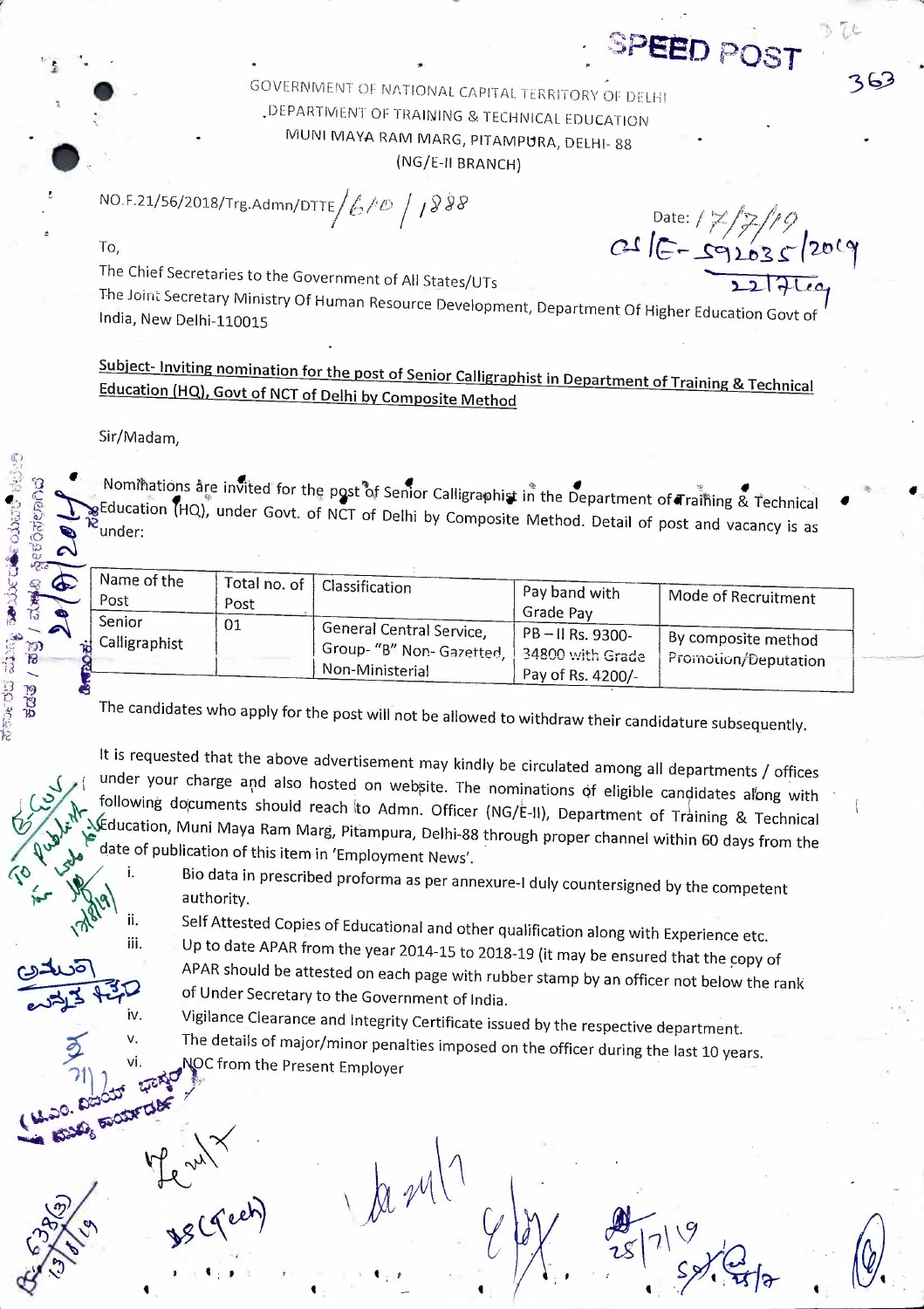$\bullet$ Applications received after the last date, or applications incomplete in any respect or those not **A** accompanied by the documents/information as per above Para above will not be considered. The cadre authorities may ascertain that the particulars sent by the candidates are correct as-per the record.

• • • •· • • • •

The application form and eligibility criteria are also available on website i.e. http://tte.de1hig\_gvt.\_nic.lD\_ -~

والمعرض به من <sub>ال</sub>تعالى الله عليه الله عليه الله عليه الله عليه الله عليه الله عليه الله عليه الله عليه الله عليه

 $\frac{i}{1}$ 

Enclosure: As Above The Contract of the Contract of the Cours sincerely,

·~.

<sup>i</sup>**t**   $\mathcal{L}$ '

(Rajan ish Kumar Singh) **Joint** Director,TIE

 $\mathbf{f}$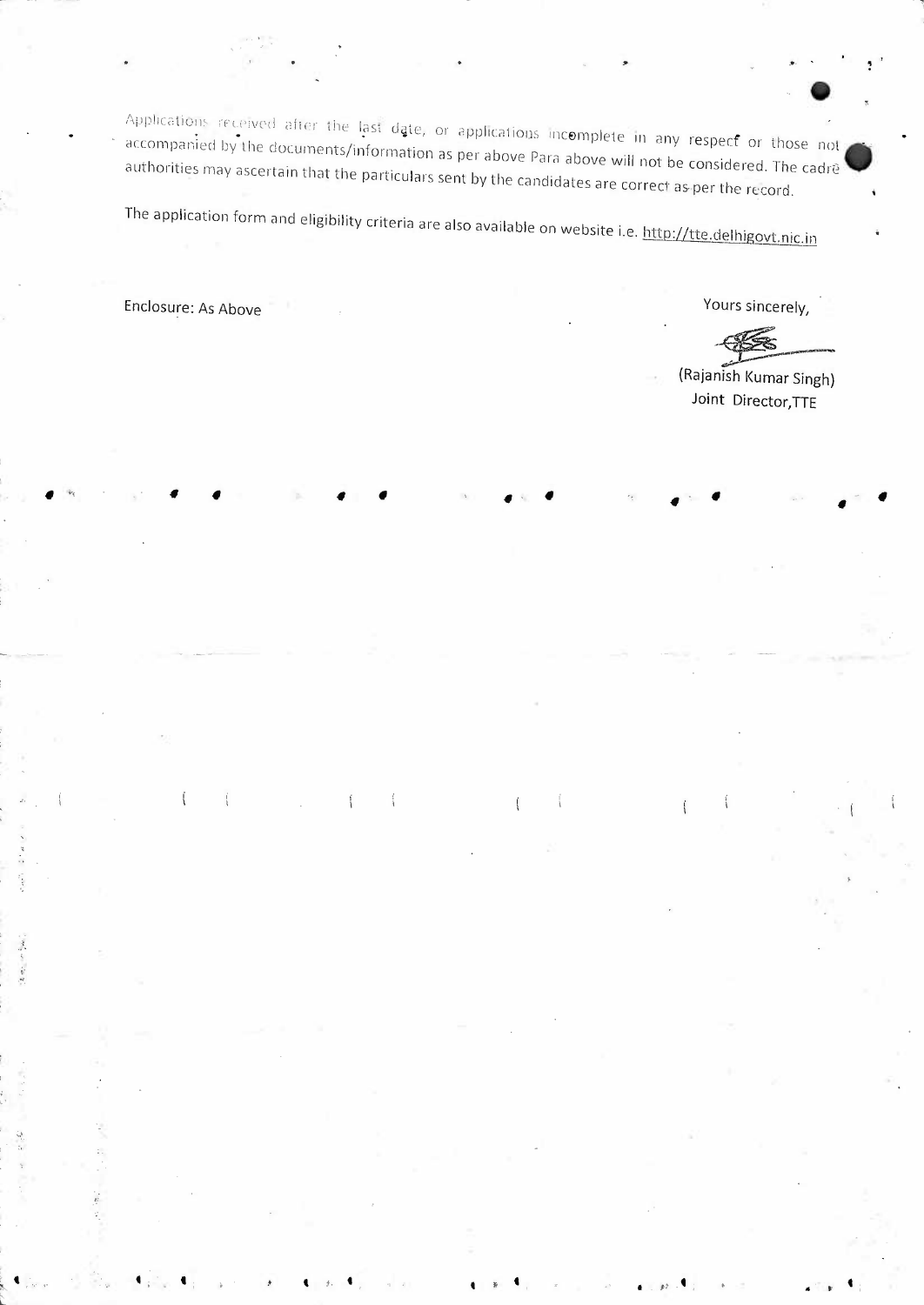. .

..

| (in Block Letters)<br>2.<br>Date of Birth (in Christian era)<br>3.<br>i) Date of entry into service<br>ii) Date of retirement under<br><b>Central/State Government Rules</b><br><b>Educational Qualifications</b><br>4.<br>5.<br>Educational<br>Whether<br>and<br>other<br>qualifications required for the post are<br>satisfied (if any qualification has been<br>treated as equivalent to the one<br>prescribed in the Rules. State the<br>authority for the same)<br>Qualifications/Experience required as<br>mentioned in the advertisement/vacancy<br>circular<br>Essential<br>Essential<br>A)Qualification<br>A)Qualification<br><b>B)Experience</b><br><b>B)Experience</b><br>Desirable<br>Desirable<br>A)Qualification<br>Qualification<br>A)<br><b>B)Experience</b><br>B)<br>Experience<br>5.1 Note. This column needs to be amplified to indicate Essential and Desirable Qualifications as<br>mentioned in the RRs by the Administrative Ministry/Department/Office at the time of issue of Circular<br>and issue of Advertisement in the Employment News.<br>6.<br>Please state clearly whether in the<br>light of entries made by you above,<br>you meet the requisite Essential<br>Qualifications and work experience of<br>the Post. |    |                  |                                                     |
|-----------------------------------------------------------------------------------------------------------------------------------------------------------------------------------------------------------------------------------------------------------------------------------------------------------------------------------------------------------------------------------------------------------------------------------------------------------------------------------------------------------------------------------------------------------------------------------------------------------------------------------------------------------------------------------------------------------------------------------------------------------------------------------------------------------------------------------------------------------------------------------------------------------------------------------------------------------------------------------------------------------------------------------------------------------------------------------------------------------------------------------------------------------------------------------------------------------------------------------------------------|----|------------------|-----------------------------------------------------|
|                                                                                                                                                                                                                                                                                                                                                                                                                                                                                                                                                                                                                                                                                                                                                                                                                                                                                                                                                                                                                                                                                                                                                                                                                                                     | 1. | Name and address |                                                     |
|                                                                                                                                                                                                                                                                                                                                                                                                                                                                                                                                                                                                                                                                                                                                                                                                                                                                                                                                                                                                                                                                                                                                                                                                                                                     |    |                  |                                                     |
|                                                                                                                                                                                                                                                                                                                                                                                                                                                                                                                                                                                                                                                                                                                                                                                                                                                                                                                                                                                                                                                                                                                                                                                                                                                     |    |                  |                                                     |
|                                                                                                                                                                                                                                                                                                                                                                                                                                                                                                                                                                                                                                                                                                                                                                                                                                                                                                                                                                                                                                                                                                                                                                                                                                                     |    |                  |                                                     |
|                                                                                                                                                                                                                                                                                                                                                                                                                                                                                                                                                                                                                                                                                                                                                                                                                                                                                                                                                                                                                                                                                                                                                                                                                                                     |    |                  |                                                     |
|                                                                                                                                                                                                                                                                                                                                                                                                                                                                                                                                                                                                                                                                                                                                                                                                                                                                                                                                                                                                                                                                                                                                                                                                                                                     |    |                  |                                                     |
|                                                                                                                                                                                                                                                                                                                                                                                                                                                                                                                                                                                                                                                                                                                                                                                                                                                                                                                                                                                                                                                                                                                                                                                                                                                     |    |                  |                                                     |
|                                                                                                                                                                                                                                                                                                                                                                                                                                                                                                                                                                                                                                                                                                                                                                                                                                                                                                                                                                                                                                                                                                                                                                                                                                                     |    |                  |                                                     |
|                                                                                                                                                                                                                                                                                                                                                                                                                                                                                                                                                                                                                                                                                                                                                                                                                                                                                                                                                                                                                                                                                                                                                                                                                                                     |    |                  |                                                     |
|                                                                                                                                                                                                                                                                                                                                                                                                                                                                                                                                                                                                                                                                                                                                                                                                                                                                                                                                                                                                                                                                                                                                                                                                                                                     |    |                  |                                                     |
|                                                                                                                                                                                                                                                                                                                                                                                                                                                                                                                                                                                                                                                                                                                                                                                                                                                                                                                                                                                                                                                                                                                                                                                                                                                     |    |                  |                                                     |
|                                                                                                                                                                                                                                                                                                                                                                                                                                                                                                                                                                                                                                                                                                                                                                                                                                                                                                                                                                                                                                                                                                                                                                                                                                                     |    |                  |                                                     |
|                                                                                                                                                                                                                                                                                                                                                                                                                                                                                                                                                                                                                                                                                                                                                                                                                                                                                                                                                                                                                                                                                                                                                                                                                                                     |    |                  |                                                     |
|                                                                                                                                                                                                                                                                                                                                                                                                                                                                                                                                                                                                                                                                                                                                                                                                                                                                                                                                                                                                                                                                                                                                                                                                                                                     |    |                  | Qualification/experience possessed by the candidate |
|                                                                                                                                                                                                                                                                                                                                                                                                                                                                                                                                                                                                                                                                                                                                                                                                                                                                                                                                                                                                                                                                                                                                                                                                                                                     |    |                  |                                                     |
|                                                                                                                                                                                                                                                                                                                                                                                                                                                                                                                                                                                                                                                                                                                                                                                                                                                                                                                                                                                                                                                                                                                                                                                                                                                     |    |                  |                                                     |
|                                                                                                                                                                                                                                                                                                                                                                                                                                                                                                                                                                                                                                                                                                                                                                                                                                                                                                                                                                                                                                                                                                                                                                                                                                                     |    |                  |                                                     |
|                                                                                                                                                                                                                                                                                                                                                                                                                                                                                                                                                                                                                                                                                                                                                                                                                                                                                                                                                                                                                                                                                                                                                                                                                                                     |    |                  |                                                     |
|                                                                                                                                                                                                                                                                                                                                                                                                                                                                                                                                                                                                                                                                                                                                                                                                                                                                                                                                                                                                                                                                                                                                                                                                                                                     |    |                  |                                                     |
|                                                                                                                                                                                                                                                                                                                                                                                                                                                                                                                                                                                                                                                                                                                                                                                                                                                                                                                                                                                                                                                                                                                                                                                                                                                     |    |                  |                                                     |
|                                                                                                                                                                                                                                                                                                                                                                                                                                                                                                                                                                                                                                                                                                                                                                                                                                                                                                                                                                                                                                                                                                                                                                                                                                                     |    |                  |                                                     |
|                                                                                                                                                                                                                                                                                                                                                                                                                                                                                                                                                                                                                                                                                                                                                                                                                                                                                                                                                                                                                                                                                                                                                                                                                                                     |    |                  |                                                     |
|                                                                                                                                                                                                                                                                                                                                                                                                                                                                                                                                                                                                                                                                                                                                                                                                                                                                                                                                                                                                                                                                                                                                                                                                                                                     |    |                  |                                                     |
|                                                                                                                                                                                                                                                                                                                                                                                                                                                                                                                                                                                                                                                                                                                                                                                                                                                                                                                                                                                                                                                                                                                                                                                                                                                     |    |                  |                                                     |
|                                                                                                                                                                                                                                                                                                                                                                                                                                                                                                                                                                                                                                                                                                                                                                                                                                                                                                                                                                                                                                                                                                                                                                                                                                                     |    |                  |                                                     |
|                                                                                                                                                                                                                                                                                                                                                                                                                                                                                                                                                                                                                                                                                                                                                                                                                                                                                                                                                                                                                                                                                                                                                                                                                                                     |    |                  |                                                     |
|                                                                                                                                                                                                                                                                                                                                                                                                                                                                                                                                                                                                                                                                                                                                                                                                                                                                                                                                                                                                                                                                                                                                                                                                                                                     |    |                  |                                                     |
|                                                                                                                                                                                                                                                                                                                                                                                                                                                                                                                                                                                                                                                                                                                                                                                                                                                                                                                                                                                                                                                                                                                                                                                                                                                     |    |                  |                                                     |
|                                                                                                                                                                                                                                                                                                                                                                                                                                                                                                                                                                                                                                                                                                                                                                                                                                                                                                                                                                                                                                                                                                                                                                                                                                                     |    |                  |                                                     |
|                                                                                                                                                                                                                                                                                                                                                                                                                                                                                                                                                                                                                                                                                                                                                                                                                                                                                                                                                                                                                                                                                                                                                                                                                                                     |    |                  |                                                     |
|                                                                                                                                                                                                                                                                                                                                                                                                                                                                                                                                                                                                                                                                                                                                                                                                                                                                                                                                                                                                                                                                                                                                                                                                                                                     |    |                  |                                                     |
| Note: Borrowing Departments are to provide their specific comments/views confirming the<br>6.1                                                                                                                                                                                                                                                                                                                                                                                                                                                                                                                                                                                                                                                                                                                                                                                                                                                                                                                                                                                                                                                                                                                                                      |    |                  |                                                     |

7. Details of Employments in chronological order. Enclose a separate sheet duly authenticated by your signature if the space below is insufficient.

| Office/Institution | Post held on  | From | To | Pay Band and  | Nature of    |
|--------------------|---------------|------|----|---------------|--------------|
|                    | regular basis |      |    | Grade Pay/Pay | Duties (in   |
|                    |               |      |    | Scale of the  | detail)      |
|                    |               |      |    | post held on  | highlighting |
|                    |               |      |    | regular basis | experience   |
|                    |               |      |    |               | required for |
|                    |               |      |    |               | the post     |
|                    |               |      |    |               | applied for  |
|                    |               |      |    |               |              |

 $\mathbf{A}_{\mathcal{G}}$  . The set of  $\mathbf{A}_{\mathcal{G}}$  is the set of  $\mathbf{A}_{\mathcal{G}}$  . And the set of  $\mathbf{A}_{\mathcal{G}}$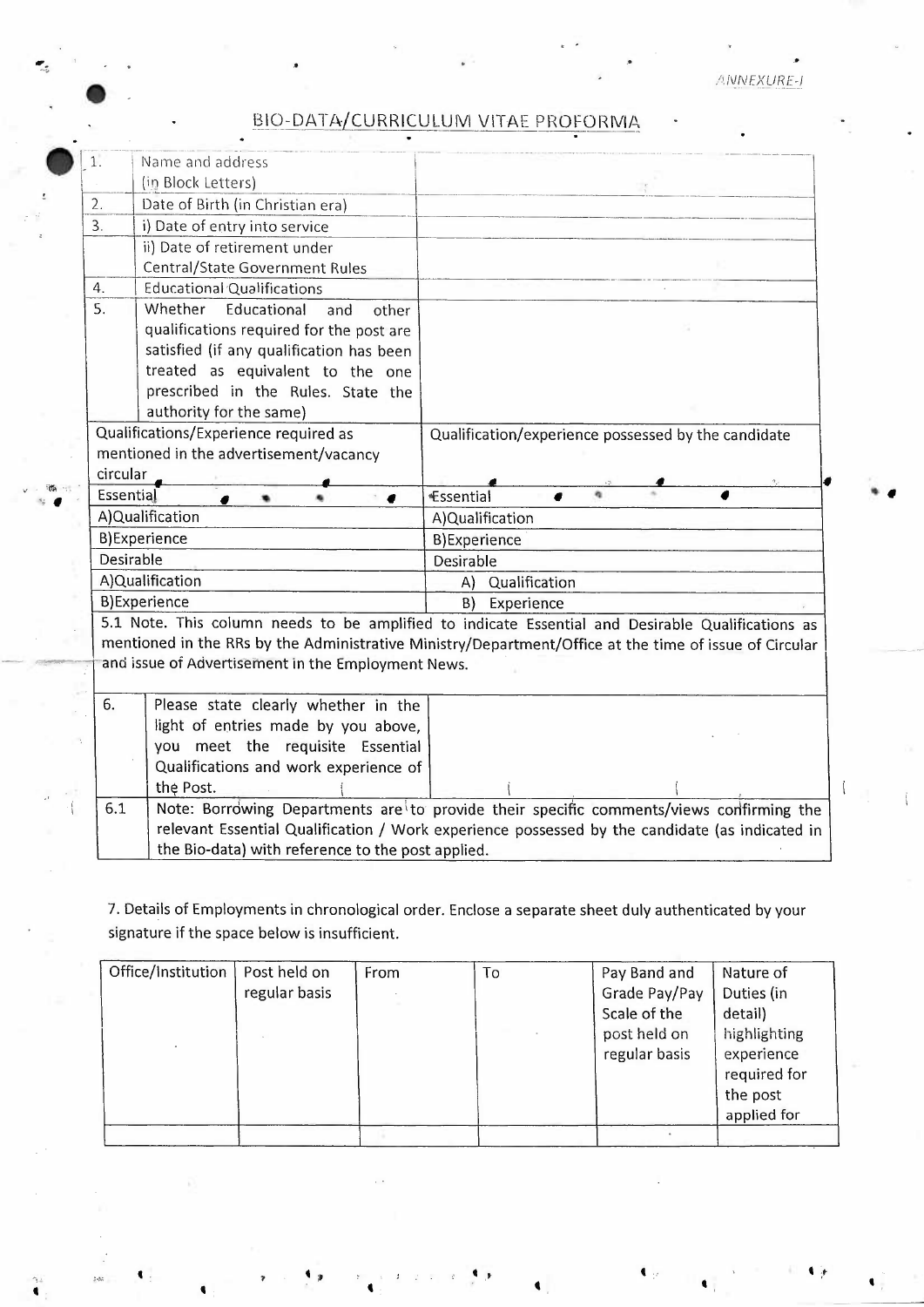when the officer and ellip grade law granted under ACP/MACP are personal to the officer and therefore, a should not be mentioned. Only Pay Band and Grade Pay/Pay Scale of the post held on regular basis to be •• A should no mentioned. Details of ACP/MACP with present Pav Band and Grade Pay where such benefits have been drawn by the Candidate may be indicated as below:

 $\mathcal{Z}_{\mathcal{P}}$ 

 $\bullet$ 

I

 $\bullet$ 

. .\_. ...

| Office/Institution | Pay/Pay Band and      | From | l O |
|--------------------|-----------------------|------|-----|
|                    | Grade Pay Drawn under |      |     |
|                    | ACP/MACP scheme       |      |     |
|                    |                       |      |     |

| -8. | Nature of present employment i.e. Ad-hoc  |  |
|-----|-------------------------------------------|--|
|     | or Temporary or Quasi-Permanent or        |  |
|     | Permanent                                 |  |
|     | In case the present employment is held on |  |
|     | deputation/ contract basis                |  |

Please state:

|  |             |  | <b>for</b> a) The Date of initial b)Period |    | of   c) Name of the present | d) Name of the post and |
|--|-------------|--|--------------------------------------------|----|-----------------------------|-------------------------|
|  | appointment |  | appointment                                | on | office/organization to      | pay of the post held in |
|  |             |  | deputation/contract                        |    | which the applicant         | substantive capacity in |
|  |             |  |                                            |    | belongs                     | the parent organization |
|  |             |  |                                            |    |                             |                         |

9.1 Note: in case of officers already on deputation, the applications of such officers should be forwarded ·by the parent cadre/department along with cadre clearance, Vigilance clearance and integrity Certificate.

9.2 **Note:** information under Column 9 (c) & (d) above must be given in all cases where a person is holding a post on deputation outside the cadre/organization but still maintaining a lien in his parent cadre/organization i

| 10. | In any post held on Deputation in the past<br>by the applicant, date of return from the<br>last deputation and other details                                                                                                                                                                       |  |
|-----|----------------------------------------------------------------------------------------------------------------------------------------------------------------------------------------------------------------------------------------------------------------------------------------------------|--|
| 11. | Additional details about present<br>employment:                                                                                                                                                                                                                                                    |  |
|     | Please state whether working under<br>(indicate the name of your employer<br>against the relevant column)<br><b>Central Government</b><br>a)<br><b>State Government</b><br>b)<br>Autonomous Organization<br>C)<br><b>Government Undertaking</b><br>d)<br>Universities<br>e)<br><b>Others</b><br>f) |  |
| 12. | Please state whether you are working in<br>the same Department and are in the feeder                                                                                                                                                                                                               |  |

.. . \:

.. :• ; . ' . ' .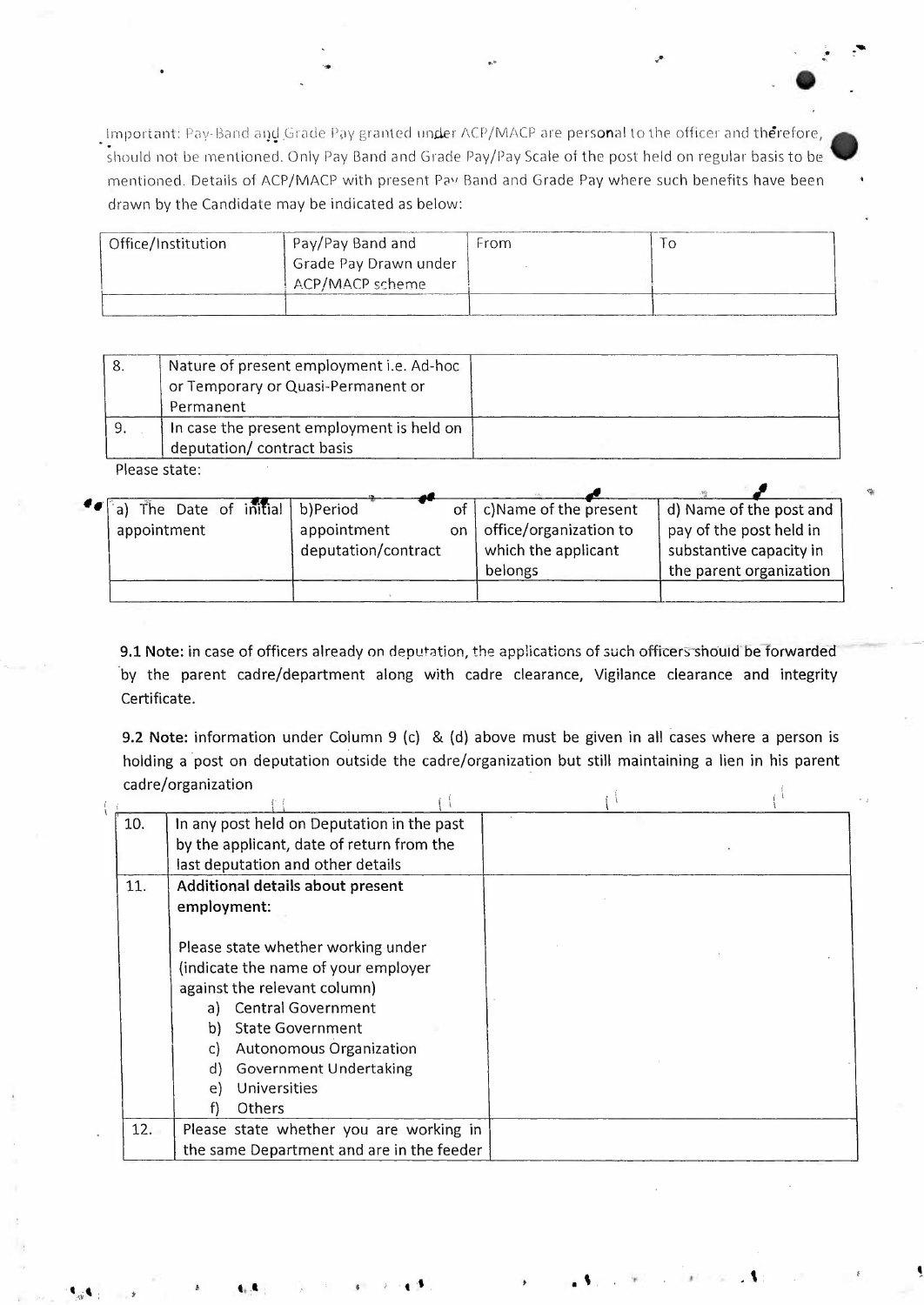|                                            | grade                                          |  |  |
|--------------------------------------------|------------------------------------------------|--|--|
| $\mathbb{R}$ , $\mathbb{R}$ , $\mathbb{R}$ | Are you in Revised Scale of Pay? HiYes, give : |  |  |
|                                            | the date from which the revision took          |  |  |
|                                            | place and also indicate the pre-revised        |  |  |
|                                            | scale.                                         |  |  |
|                                            | Total emoluments per month now drawn           |  |  |

| Basic Pay in the PB | Grade Pav | <b>Total Emoluments</b> |  |  |
|---------------------|-----------|-------------------------|--|--|
|                     |           |                         |  |  |

15. In case the application belongs to an Organization which is not following the Central Government Pay Scale, the latest salary slip by the Organization showing the following details may be enclosed.

| Basic Pay with Scale of Pay and rate of<br>increment                                                                                                                                                                                                                                                                                                                                                                                           | Dearness<br>Pay/interim<br>relief/other<br>Allowances etc<br>(with break-up<br>details) | <b>Total Emoluments</b> |  |
|------------------------------------------------------------------------------------------------------------------------------------------------------------------------------------------------------------------------------------------------------------------------------------------------------------------------------------------------------------------------------------------------------------------------------------------------|-----------------------------------------------------------------------------------------|-------------------------|--|
|                                                                                                                                                                                                                                                                                                                                                                                                                                                |                                                                                         |                         |  |
| 16. Additional information, if any, relevant<br>to the post you applied for in support of<br>your suitability for the post.<br>(This among other things may provide<br>information with regard to (i) additional<br>academic qualification (ii) professional<br>training and (iii) work experience over and<br>above prescribed in the Vacancy<br>Circular/Advertisement)<br>(Note: Enclose a separate sheet, if the<br>space is insufficient) |                                                                                         |                         |  |
| 17. Whether belongs to SC/ST                                                                                                                                                                                                                                                                                                                                                                                                                   |                                                                                         |                         |  |

I have carefully gone through the vacancy circular/advertisement and I am well aware that the information furnished in the curriculum vitae duly supported by the documents in respect of essential qualification/Work Experience submitted by me will also be assessed by the Selection Committee at the time of selection for the post. The information /details provided by me are correct and true to the best of my knowledge and no material fact having a bearing on my selection has been suppressed/withheld.

## (Signature of the Candidate)

Address: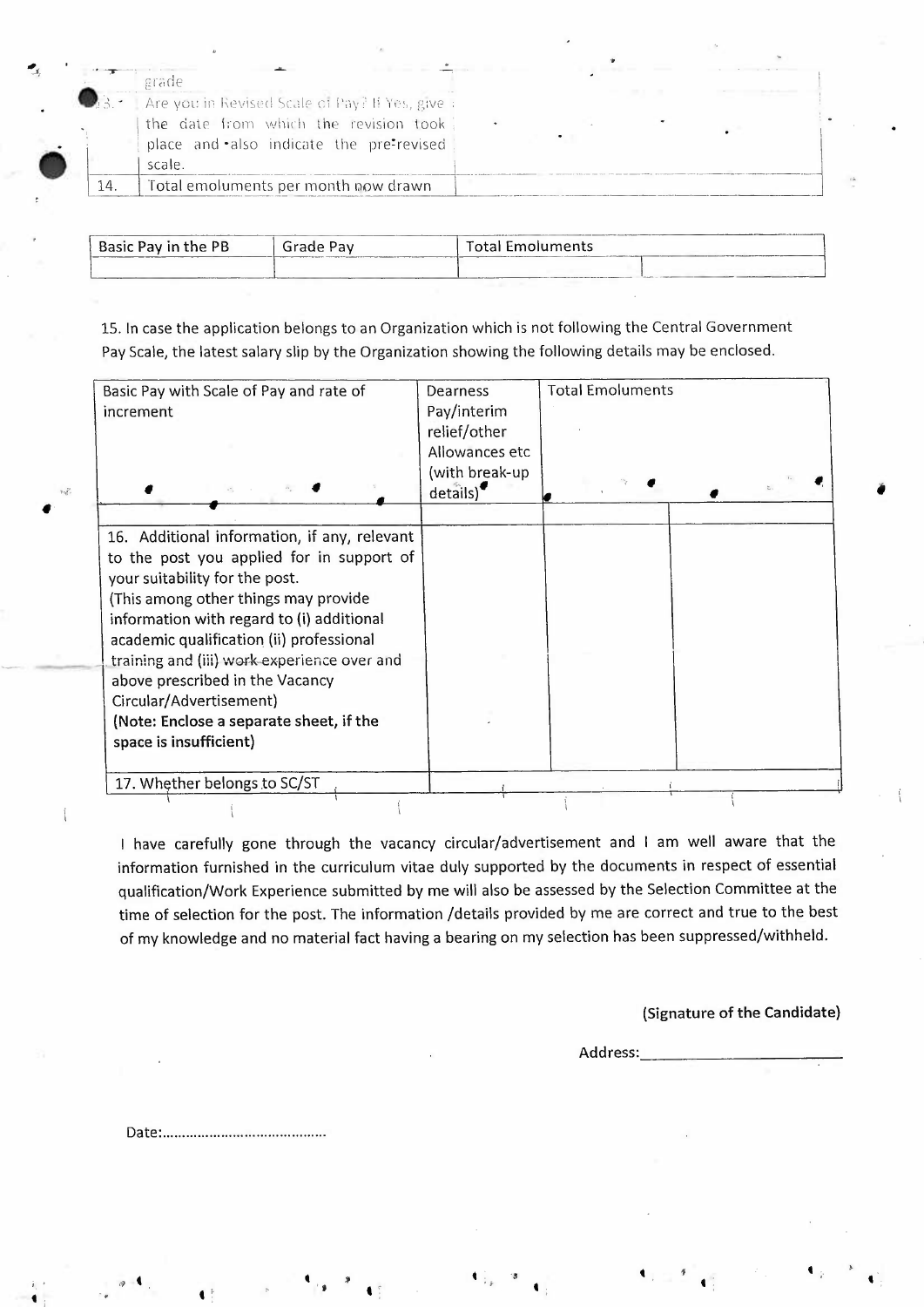## Annexure-il

Eligibility Criteria for the post of Senior Calligraphist in Department of Training & Technical Education (HQ) under GNCT of Delhi By Composite method (Deputation/promotion).

| $\hat{1}$ . | Name of the Post                                                                                  | Senior Calligraphist                                                                                                                                                                                                                                                                                                                                                                                                                                                                                                                                                                                                                                        |
|-------------|---------------------------------------------------------------------------------------------------|-------------------------------------------------------------------------------------------------------------------------------------------------------------------------------------------------------------------------------------------------------------------------------------------------------------------------------------------------------------------------------------------------------------------------------------------------------------------------------------------------------------------------------------------------------------------------------------------------------------------------------------------------------------|
| 2.          | Number of the Post                                                                                | 01(one)                                                                                                                                                                                                                                                                                                                                                                                                                                                                                                                                                                                                                                                     |
| 3.          | Classification                                                                                    | General Central Service, Group - "B" Non-Gazetted, Non-<br>Ministerial                                                                                                                                                                                                                                                                                                                                                                                                                                                                                                                                                                                      |
| 4.          | Pay Band and Grade Pay/Pay<br>Scale                                                               | PB-II Rs. 9300 to 34800 with Grade Pay of Rs. 4200                                                                                                                                                                                                                                                                                                                                                                                                                                                                                                                                                                                                          |
| 5.          | Method of Recruitment                                                                             | By composite method<br>Promotion/Deputation                                                                                                                                                                                                                                                                                                                                                                                                                                                                                                                                                                                                                 |
| 6.          | Educational and other<br>qualification required for<br>Composite method<br>(Promotion/Deputation) | <b>Composite Method</b><br>(Promotion/Deputation):<br>Officers of the Central Government / State Government<br>/ Union Territories :-<br>(A) (i) Holding analogous posts on regular basis in parent 4<br>cadre / department ;<br><b>OR</b><br>(ii) with 06 years service in the scale of pay of Rs. 5200 -<br>20200 with Grade Pay of Rs. 2800 in PB-I OR equivalent<br>rendered after appointment thereto on regular basis in<br>the parent cadre / department;<br>ΟR<br>(iii) with 10 years service in the scale of pay of Rs. 5200<br>- 20200 with Grade Pay of Rs. 2400 in PB-I OR equivalent<br>rendered after appointment thereto on regular basis in |
|             |                                                                                                   | the parent cadre / department; AND<br>(B) Possessing the educational qualifications<br>and<br>experience prescribed for direct recruits, which is as<br>under:<br>Essential:- A (i) National Trade Certificate Or National<br>Apprenticeship Certificate in trade Draughtsman Civil or<br>Draughtsman Mechanical from a recognised Institution.<br>(ii) 03 years working experience in the industry of repute.<br>Or<br>B (i) Three years Diploma in Civil Engg. from a recognised<br>Board/Institution<br>(ii) 01 Year working experience in the industry of repute.                                                                                       |